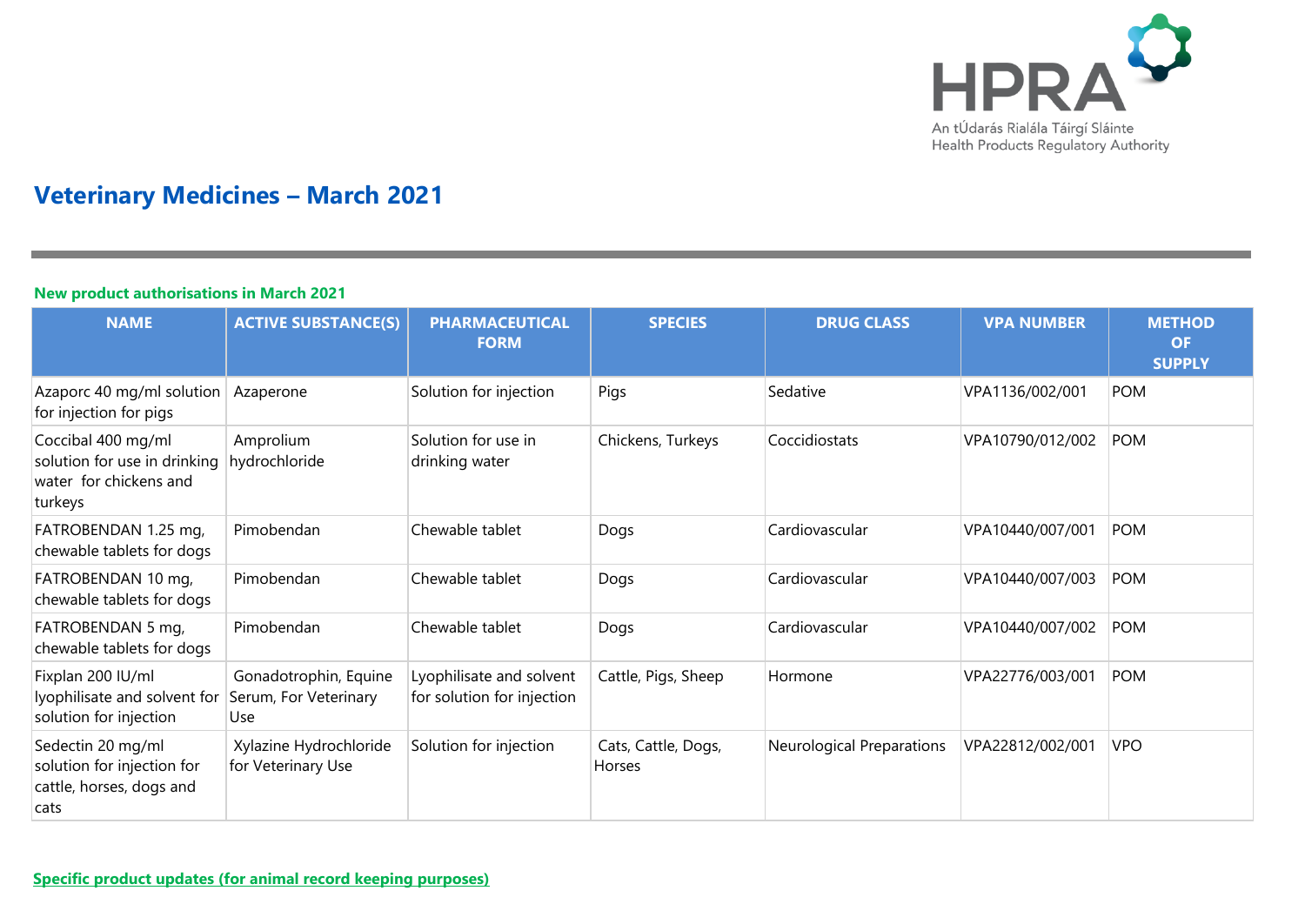

## **Change to Withdrawal Periods**

| <b>Product Name</b>     | <b>VPA Number</b> | <b>MAH</b>          |
|-------------------------|-------------------|---------------------|
| Tetra-Delta Milking Cow | VPA10387/078/001  | Zoetis Belgium S.A. |

## **Change to product name**

| <b>Old Product Name</b>     | <b>New Product Name</b>                      | <b>VPA</b> | <b>MAH</b>               |
|-----------------------------|----------------------------------------------|------------|--------------------------|
| Euthoxin 500 mg/ml solution | Euthoxin 500 mg/ml solution VPA10987/115/001 |            | Chanelle Pharmaceuticals |
| for injection               | for injection.                               |            | Manufacturing Limited    |

#### **Products withdrawn in March 2021**

| <b>Product Name</b>                                                | <b>VPA Number</b> | <b>MAH</b>                                 |
|--------------------------------------------------------------------|-------------------|--------------------------------------------|
| BenazeVet 2.5 mg Tablets for cats and dogs                         | VPA22020/067/001  | Elanco Belgium                             |
| BenazeVet 2.5 mg Tablets for cats and dogs                         | VPA22020/067/001  | Elanco GmbH                                |
| Eliminall 134 mg spot-on solution for dogs                         | VPA10774/013/002  | Krka, d.d., Novo mesto                     |
| Eliminall 2.5 mg/ml cutaneous spray, solution<br>for cats and dogs | VPA10774/023/001  | Krka, d.d., Novo mesto                     |
| Eliminall 268 mg spot-on solution for dogs                         | VPA10774/013/003  | Krka, d.d., Novo mesto                     |
| Eliminall 402 mg spot-on solution for dogs                         | VPA10774/013/004  | Krka, d.d., Novo mesto                     |
| Eliminall 50 mg spot-on solution for cats                          | VPA10774/012/001  | Krka, d.d., Novo mesto                     |
| Eliminall 67 mg spot-on solution for dogs                          | VPA10774/013/001  | Krka, d.d., Novo mesto                     |
| Enrotron 25 mg/ml oral solution for cattle                         | VPA10826/017/001  | aniMedica GmbH                             |
| Multivitamin Solution for Injection                                | VPA22664/033/001  | Norbrook Laboratories (Ireland)<br>Limited |
| Noroclav 250 mg chewable flavoured tablets<br>for cats and dogs    | VPA22664/094/002  | Norbrook Laboratories (Ireland)<br>Limited |
| Noroclav 50 mg chewable flavoured tablets<br>for cats and dogs     | VPA22664/094/001  | Norbrook Laboratories (Ireland)<br>Limited |
| Noroclav 500 mg chewable flavoured tablets<br>for dogs             | VPA22664/094/003  | Norbrook Laboratories (Ireland)<br>Limited |